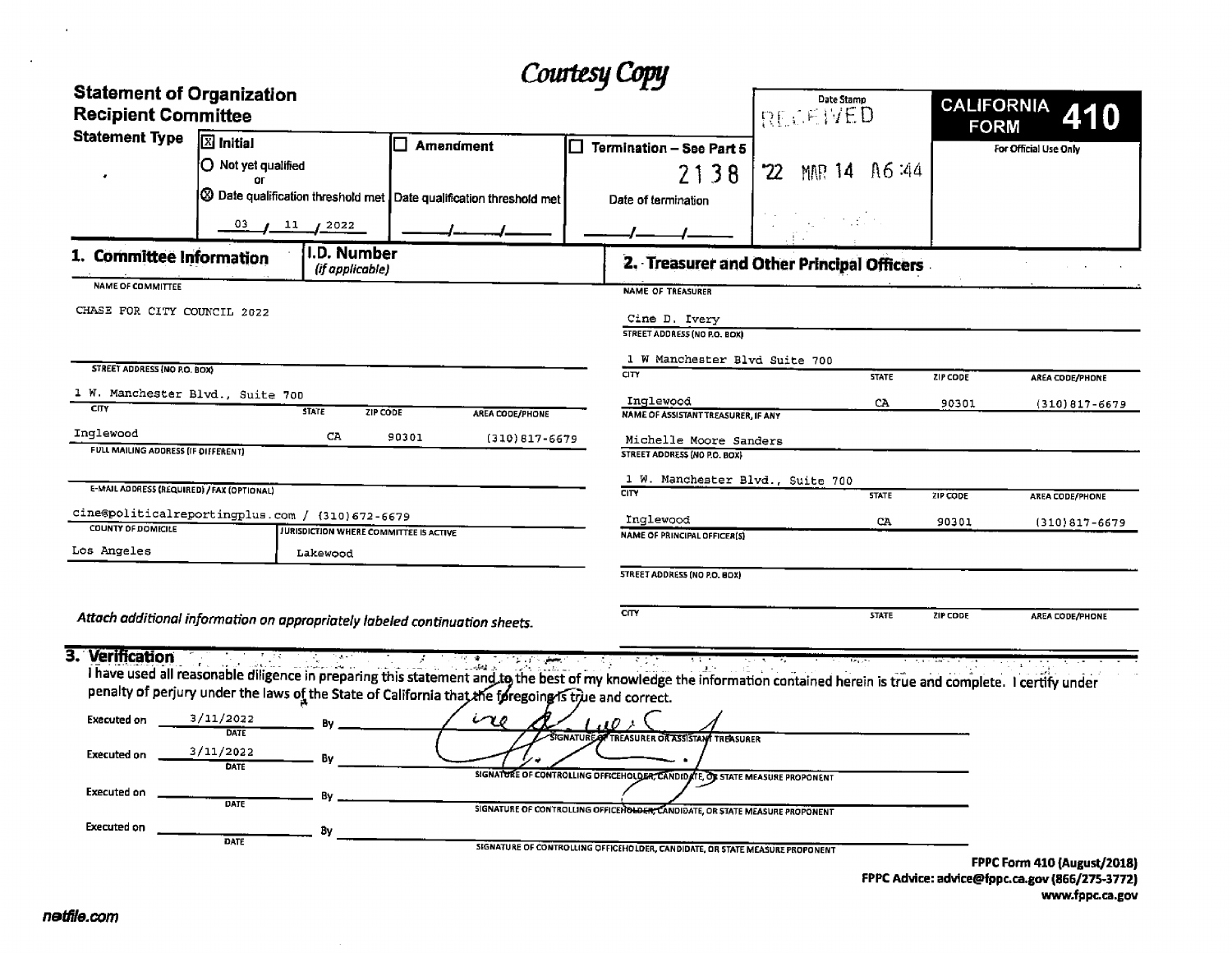## Statement of Organization CALIFORNIA Recipient Committee FORM INSTRUCTIONS ON REVERSE

COMMITTEE NAME

CHASE FOR CITY COUNCIL 2022

## All committees must list the financial institution where the campaign bank account is located.

| NAME OF FINANCIAL INSTITUTION                          | <b>AREA CODE/PHONE</b>                                               | <b>BANK ACCOUNT NUMBER</b> |                                                                                         |                 |
|--------------------------------------------------------|----------------------------------------------------------------------|----------------------------|-----------------------------------------------------------------------------------------|-----------------|
| California Bank & Trust                                | $(213)$ 228-1700                                                     |                            |                                                                                         |                 |
| <b>ADDRESS</b>                                         | CITY                                                                 | <b>STATE</b>               | ZIP CODE                                                                                |                 |
| 550 S Hope Street, Suite 100                           | Los Angeles                                                          | CA.                        | 90071                                                                                   |                 |
| 4. Type of Committee Complete the applicable sections. | <u>ਹਿੰਦਰ ਦੇ ਸਿੰਘ ਦਾ ਸ਼ਹਿਰ ਵਿੱਚ ਸਾ</u><br>and the state<br>アカラス しょうよう |                            | the company of the company of the company<br>The Contemporary Con-<br><b>ALCOHOL: N</b> | <b>Contract</b> |
| <b>Controlled Committee</b>                            |                                                                      |                            | $\sim$ $\sim$                                                                           |                 |

List the name of each controlling officeholder, candidate, or state measure proponent. If candidate or officeholder controlled, also list the elective office sought or held, and district number, if any, and the year of the election.

List the political party with which each officeholder or candidate is affiliated or check" nonpartisan." Stating" No party preference" is acceptable.

If this committee acts jointly with another controlled committee, list the name and identification number of the other controlled committee.

| NAME OF CANDIDATE/OFFICEHOLDER/STATE MEASURE PROPONENT | ELECTIVE OFFICE SOUGHT OR HELD<br>(INCLUDE DISTRICT NUMBER IF APPLICABLE) | YEAR OF<br><b>ELECTION</b> | <b>PARTY</b><br><b>CHECK ONE</b> |                                        |
|--------------------------------------------------------|---------------------------------------------------------------------------|----------------------------|----------------------------------|----------------------------------------|
| Cassandra Chase                                        | City Council Member City of Lakewood<br>District 5                        | 2022                       | Nonpartisan                      | Partisan (list political party below)  |
|                                                        |                                                                           |                            | Nonpartisan                      | Partisan ((list political party below) |

Primarily Formed Committee Primarily formed to support or oppose specific candidates or measures in a single election. List below:

| CANDIDATE(S) NAME OR MEASURE(S) FULL TITLE (INCLUDE BALLOT NO. OR LETTER)<br>IF A RECALL, STATE "RECALL" IN FRONT OF THE OFFICEHOLDER'S NAME. | CANDIDATE(S) OFFICE SOUGHT OR HELD OR MEASURE(S) JURISDICTION<br>(INCLUDE DISTRICT NO., CITY OR COUNTY, AS APPLICABLE) |                | <b>CHECK ONE</b> |  |
|-----------------------------------------------------------------------------------------------------------------------------------------------|------------------------------------------------------------------------------------------------------------------------|----------------|------------------|--|
|                                                                                                                                               |                                                                                                                        | <b>SUPPORT</b> | <b>OPPOSE</b>    |  |
|                                                                                                                                               |                                                                                                                        | <b>SUPPORT</b> | <b>OPPOSE</b>    |  |

FPPC Form 410 (August/2018) FPPC Advice: advice@fppc.ca.gov (866/275-3772) www.fppc.ca. gov